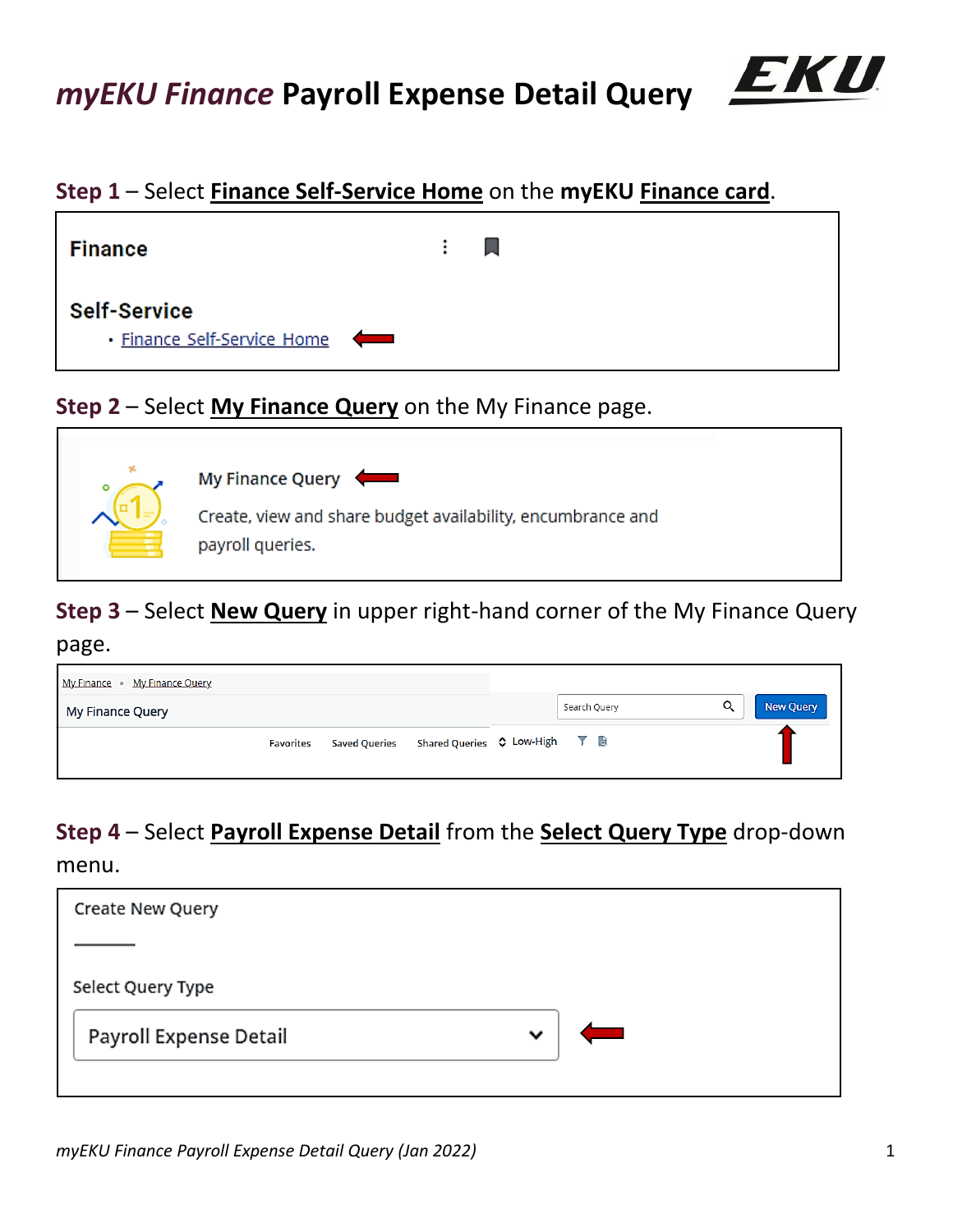**Step 5** – Enter the query parameters.  $\star$  Required  $\star$  Optional

- $\bigstar$  o **Chart** Enter E (Eastern) or F (Foundation).
	- o **Index** Not used.

г

- **★ o Organization** Enter six-digit org code. Contact Budgeting for access if org is not available. (Org code not required for grants. Enter Grant ID instead.)
- $\bigstar$   $\circ$  **Grant** (if applicable) Enter grant ID (usually the same as the grant org code.)
- $\frac{1}{X}$   $\circ$  **Account** and **Activity** Optional or leave blank.
	- o **Fund** and **Program** will populate automatically based on the org code.
	- o **Location**, **Fund Type** and **Account Type** We recommend leaving these fields blank.

| $Chart^{\star}$                  | Index                                    |   |
|----------------------------------|------------------------------------------|---|
| Choose Chart<br>v<br>★           | Choose Index                             |   |
| Fund                             | Organization*                            |   |
| Choose Fund<br>v                 | Choose Organization $\sqrt{\phantom{a}}$ |   |
| Grant*                           | Account                                  |   |
| Choose Grant<br>★<br>$\check{ }$ | ☆<br>Choose Account                      | v |
| Program                          | Activity                                 |   |
| Choose Program<br>$\checkmark$   | ☆<br>Choose Activity                     | v |
| Location                         | Fund Type                                |   |
| Choose Location<br>$\checkmark$  | Choose Fund Type                         | v |
| Account Type                     |                                          |   |
| Choose Account Type<br>v         |                                          |   |